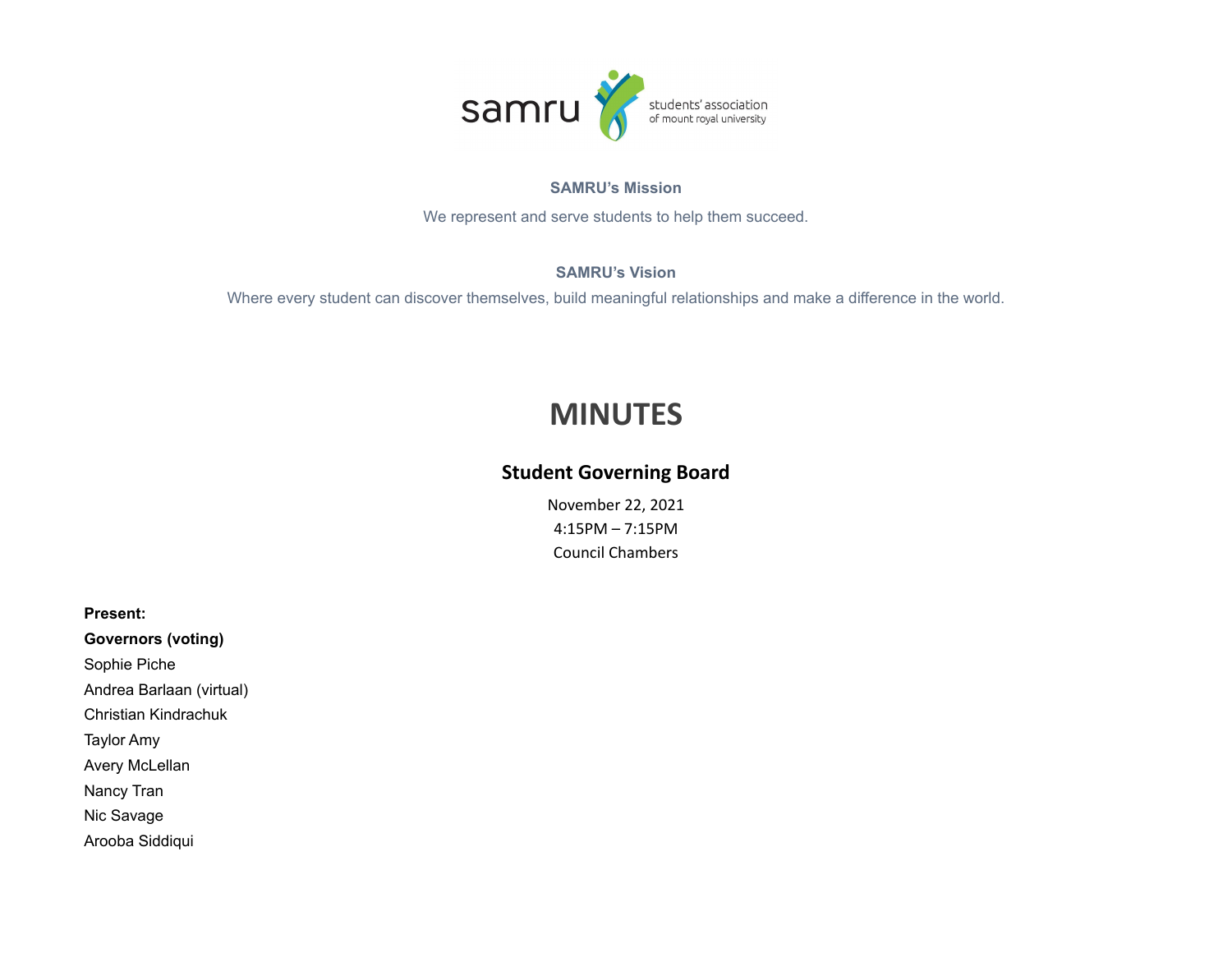

Michaela Butt

**SAMRU Support (non-voting)** Pat Cochrane (Governance Coach) Brian Walters (Executive Director) Megan Borg (Scribe) Rachel Timmermans (VP External, REC representative)

### **Guests**

PWC Angela Woo

# **Regrets:**

Spirit River Striped Wolf Ashley Hjorth Erin Hepburn Michelle Gladue

#### **Land Recognition**

'Before we begin, we recognize that we are fortunate to be situated on Treaty 7 lands, including the Niitsitapi (nit-SIT-ah-pee, or Blackfoot) Nations of the Siksika (SICK-sick-ah), Kainai (GUY-nuy) and Piikani (pih-GAH-nee); the Tsuu T'ina (TSOO-tunuh) Nation; the Nakoda (nuh-KO-dah) Nations of the Bearspaw, Chiniki (CHIN-ee-kee) and Wesley; and the Metis Nations. Through this land acknowledgement we honour the agreements between the ancestral peoples of this land and the first Euro-Canadian settlers; agreements that have been historically dishonoured. *We are all treaty people.'*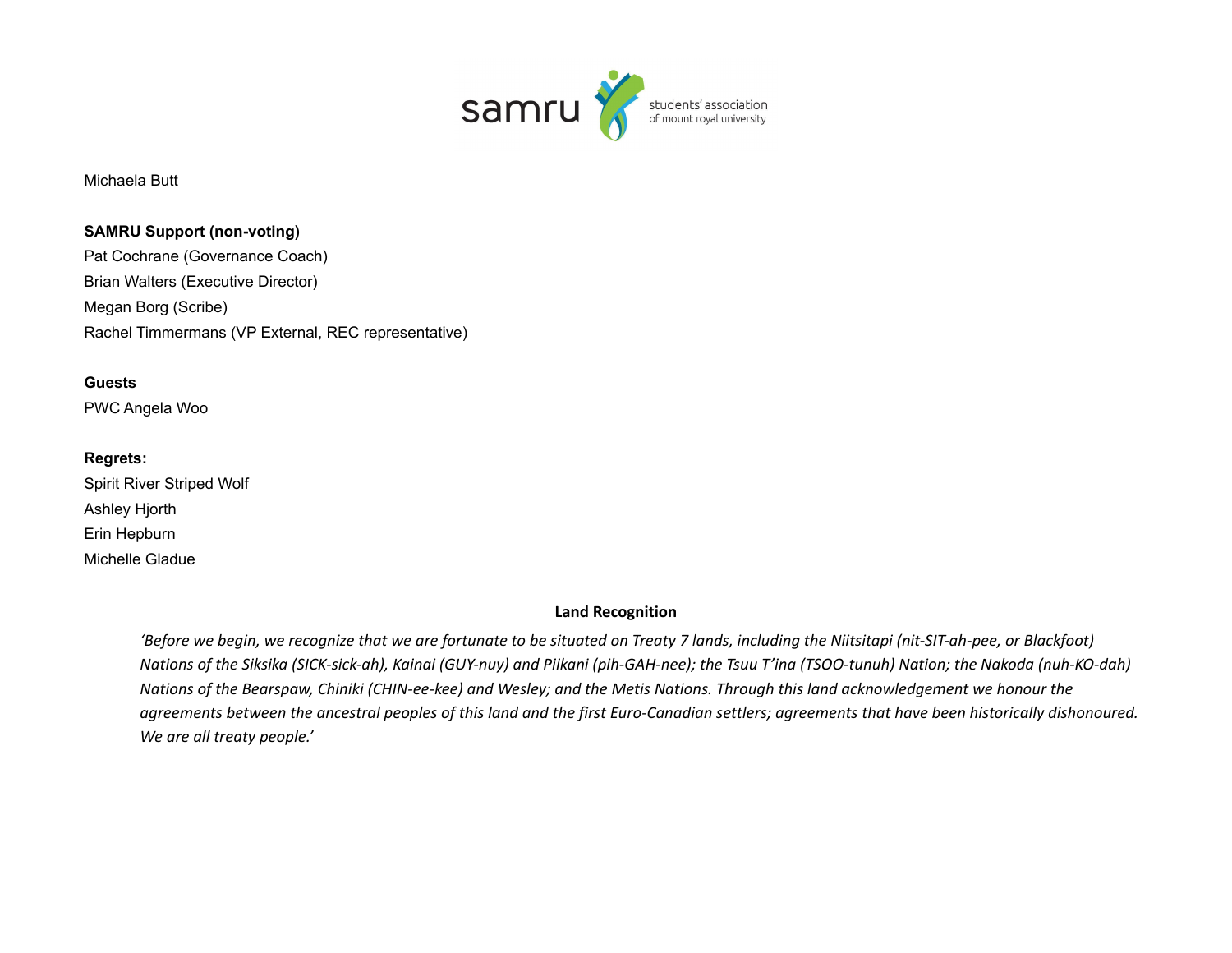

| <b>Topic</b>                                                             | <b>Recommended Motion(s)</b>                                                                                 | <b>Discussion</b>                                                                                                                                                                                                        |
|--------------------------------------------------------------------------|--------------------------------------------------------------------------------------------------------------|--------------------------------------------------------------------------------------------------------------------------------------------------------------------------------------------------------------------------|
|                                                                          |                                                                                                              |                                                                                                                                                                                                                          |
|                                                                          |                                                                                                              |                                                                                                                                                                                                                          |
| <b>Appointment of</b><br>Speaker                                         | Motion: To appoint Governor McLellan as<br>Speaker for the November 22, 2021 Board<br>meeting.<br>Amy/Savage |                                                                                                                                                                                                                          |
|                                                                          | Carried                                                                                                      |                                                                                                                                                                                                                          |
| <b>Approval of</b><br>Agenda                                             | Motion: To approve the agenda.<br>Amy/Kindrachuk<br>Carried                                                  |                                                                                                                                                                                                                          |
| <b>Approval of</b><br><b>Consent Agenda</b>                              | Motion: To approve the consent agenda.<br>Tran/Savage<br>Carried                                             |                                                                                                                                                                                                                          |
| <b>Items Removed</b><br><b>From Consent</b><br>Agenda (if<br>applicable) | To approve the items removed from the<br>consent agenda (list items, for example<br>"SGB Minutes")           |                                                                                                                                                                                                                          |
| <b>SAMRU Audit</b>                                                       |                                                                                                              | ED Walters presented the audited financial statements:<br>Walk through of statements and highlights where major variances occurred.<br>This year there were a lot of variances due to the Covid interruptions last year. |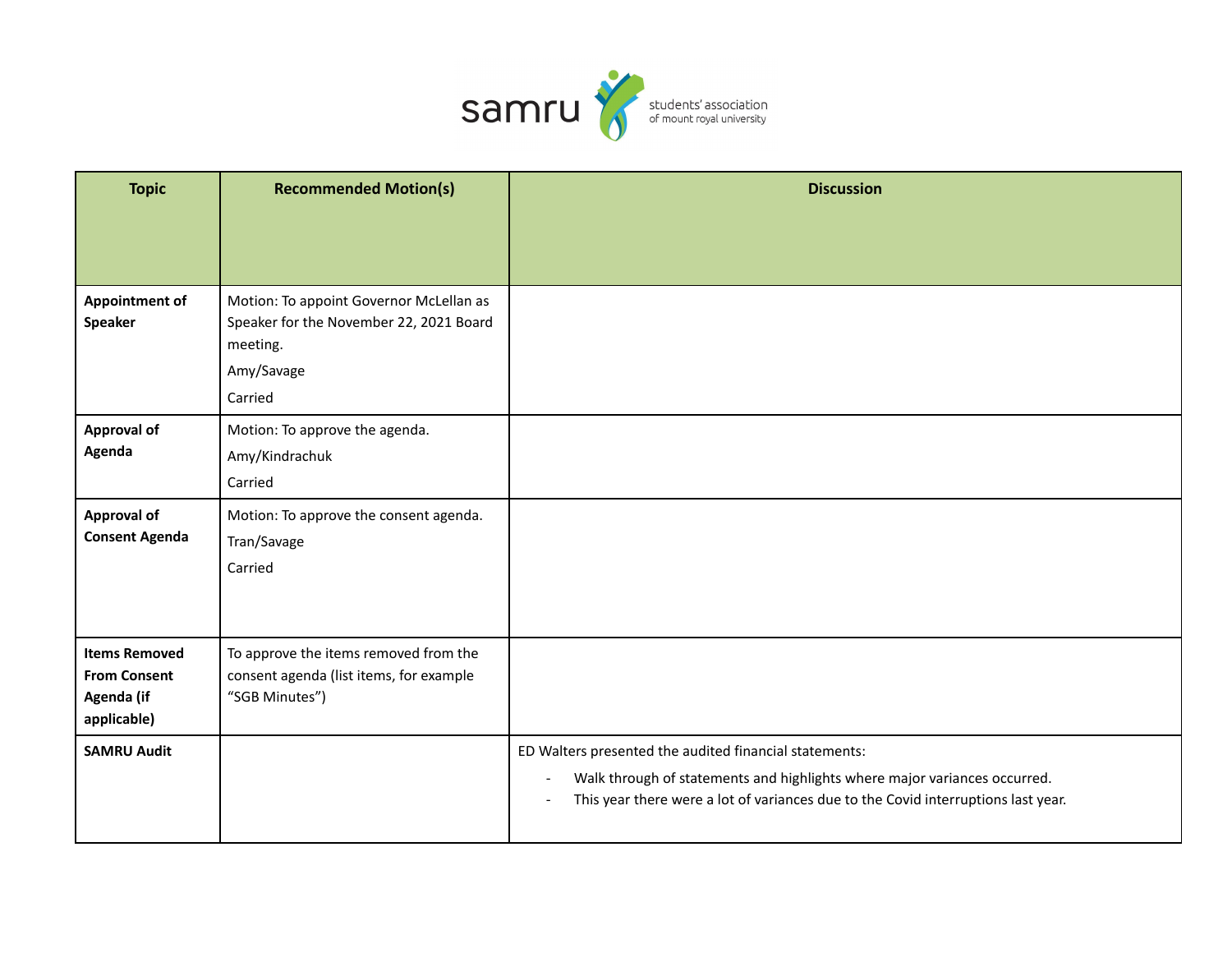

| Statement of financial position:                                                                                                                                                                                                                                                                                                                                                                                                                                                                                                                                                                                                                                                                                                                                                                                                                                                                                                                                                                                                                          |
|-----------------------------------------------------------------------------------------------------------------------------------------------------------------------------------------------------------------------------------------------------------------------------------------------------------------------------------------------------------------------------------------------------------------------------------------------------------------------------------------------------------------------------------------------------------------------------------------------------------------------------------------------------------------------------------------------------------------------------------------------------------------------------------------------------------------------------------------------------------------------------------------------------------------------------------------------------------------------------------------------------------------------------------------------------------|
| Assets - what we own. In current assets there is \$1.3M variance due to timing - money waiting<br>to go into reserves.<br>Accounts receivable has \$500k variances as there was a lot of money that was owed to us that<br>didn't arrive in the fiscal.<br>Note about unsold bus tickets in inventory<br>Investments variance \$900k due to investment portfolio differences and value increases<br>Capital assets different of \$500k related to purchases and depreciation<br>Liabilities (what we owe) - about \$74k difference related to staffing - we had 24 staff instead of<br>28 staff - related to benefits and vacation.<br>Deferred revenue (money held) - \$130k difference related to health and dental funds<br>We are paying more principal off of our mortgage under the promissory note, which accounts<br>for those differences<br>Deferred contributions - unspent money allocated for a specific purpose, such as scholarship<br>funds.<br>Net assets (what we own vs what we owe) - internally restricted (funds and capital assets |
| Statement of revenues and expenses:<br>Fees - \$154k difference represents 4% variances. Related to increase in spring enrollment.<br>Membership services variance of \$369k related to comparison of previous year - health and<br>dental provider negotiated better premiums, and we were still collecting same fees.<br>Change in fair value of investments related to fluctuations in the market - \$700k variance<br>Business operations down \$800k as operations shut down during the closure of campus, as<br>well as no rents revenues<br>Government subsidies in 2021 was about \$21k<br>Coke agreements exclusivity payment was not collected as we were not selling enough product<br>to collect<br>GST issue resolved in previous year<br>Membership services savings in other programs and services<br>Savings in staff salaries and building repair and maintenance.                                                                                                                                                                       |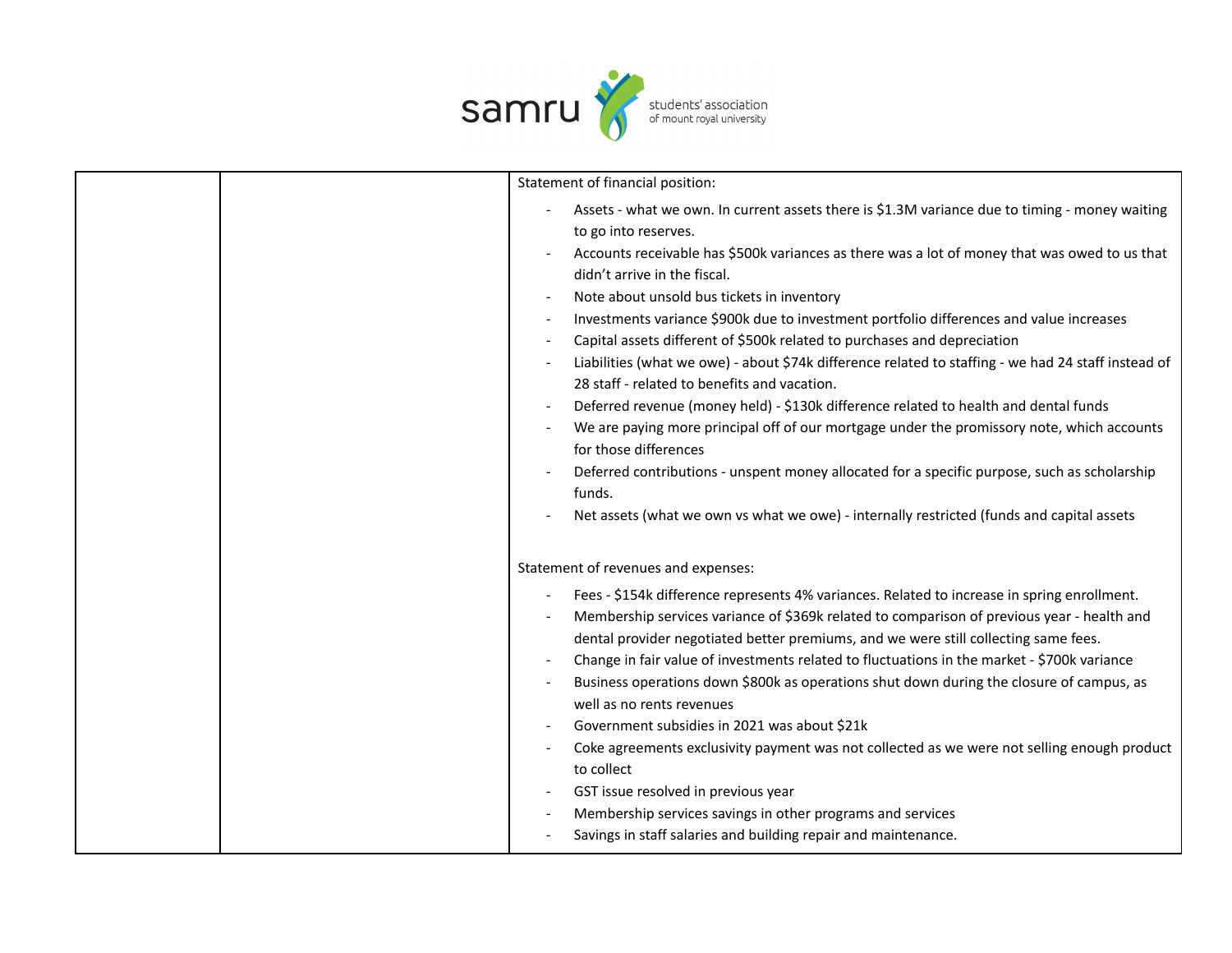

|                          | Substantial difference between sales due to the closure                                                                                                                                                                                                                                                                                                                                                                                                                                                                                                                                                                                                                                                                                |
|--------------------------|----------------------------------------------------------------------------------------------------------------------------------------------------------------------------------------------------------------------------------------------------------------------------------------------------------------------------------------------------------------------------------------------------------------------------------------------------------------------------------------------------------------------------------------------------------------------------------------------------------------------------------------------------------------------------------------------------------------------------------------|
|                          | Statement of changes in net assets:<br>Shows opening balance, shows ins and outs, and shows closing balance - supplementary<br>information available as well                                                                                                                                                                                                                                                                                                                                                                                                                                                                                                                                                                           |
| Notes:                   | Includes narrative and supplementary information<br>Review of changes to accounting practices<br>Note on preparation of financial information for the auditors<br>Significant accounting policies<br><b>Risk</b><br>Capital assets<br>Revenue<br>Investments breakdown<br>Promissory notes and mortgage information<br>Covid-19 pandemic and uncertainties                                                                                                                                                                                                                                                                                                                                                                             |
| $\overline{\phantom{a}}$ | PWC audit manager Angela gave a presentation on the audit findings report:<br>Audit completed and was noted as successful, SAMRU cooperated fully<br>Overview of client service team<br>Overview of timing of audit - began audit in September, with field work completed in October<br>Status of the audit - signed management letter is complete.<br>Overview of materiality and SAMRU's level (\$197k), any errors or misstatements are noted<br>about \$19k.<br>Overview of risks: management override of controls (PWC adds an element of testing each<br>year. No exceptions noted), risk of fraud and revenue recognition (no exceptions noted), lease<br>modifications and relief<br>Summary and unadjusted and adjusted items |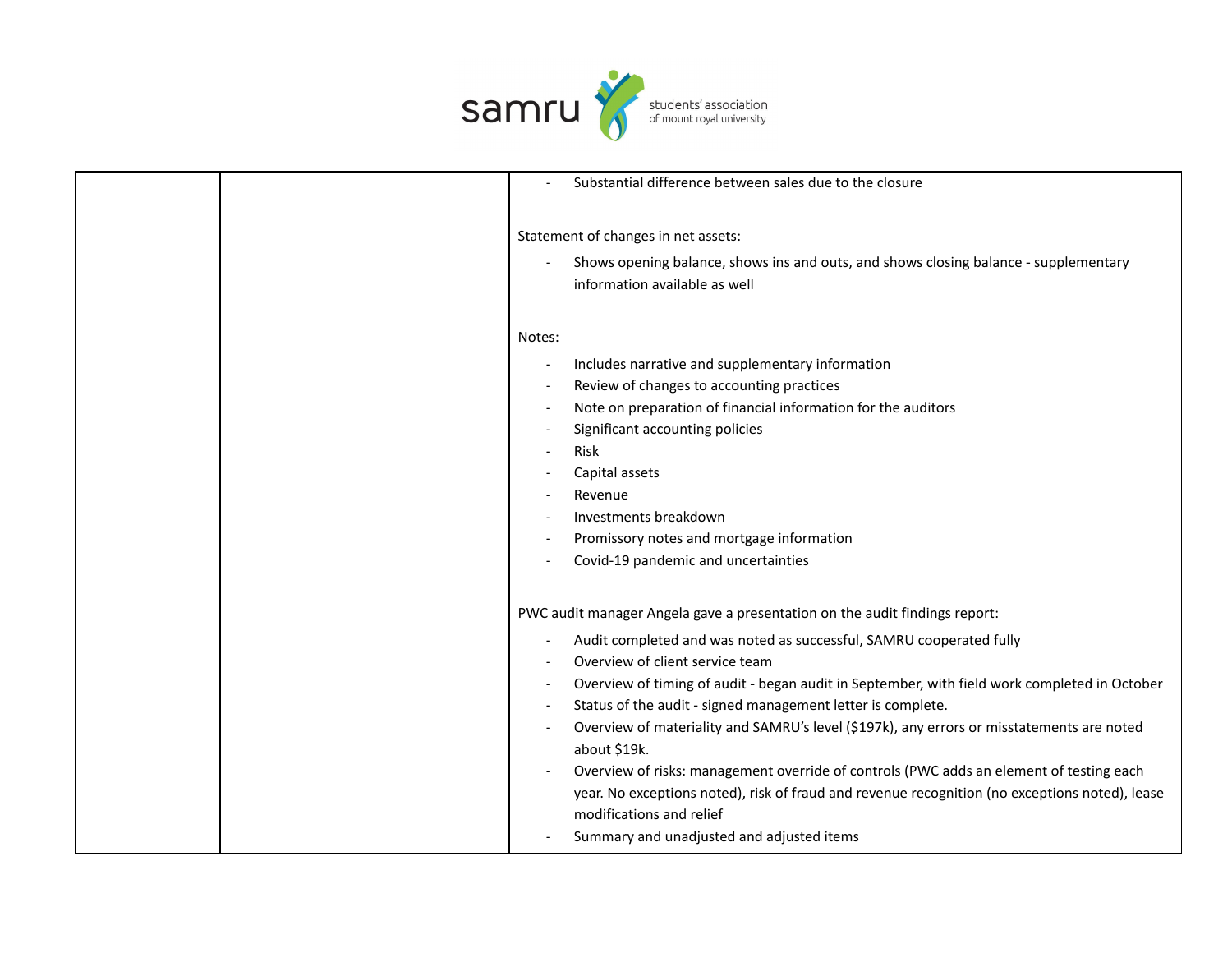

|                           |                                                                                                                    | Learning publications included in the report                                                                                              |
|---------------------------|--------------------------------------------------------------------------------------------------------------------|-------------------------------------------------------------------------------------------------------------------------------------------|
|                           |                                                                                                                    | Overview of audit fees and note of no increases to initial quote                                                                          |
|                           |                                                                                                                    | Auditors report (what is attached to audited financial statements)                                                                        |
|                           |                                                                                                                    | Questions: Any instances of fraud? Board answered no. Subsequent events? Board answered                                                   |
|                           |                                                                                                                    | no.                                                                                                                                       |
|                           |                                                                                                                    |                                                                                                                                           |
|                           | Motion: To go in camera.                                                                                           |                                                                                                                                           |
|                           | Piche/Savage                                                                                                       |                                                                                                                                           |
|                           | Carried                                                                                                            |                                                                                                                                           |
|                           |                                                                                                                    |                                                                                                                                           |
|                           | ED Walters and VP Timmermans left the                                                                              |                                                                                                                                           |
|                           | meeting.                                                                                                           |                                                                                                                                           |
|                           |                                                                                                                    |                                                                                                                                           |
|                           | Motion: To go out of camera.                                                                                       |                                                                                                                                           |
|                           | Siddiqui/Tran                                                                                                      |                                                                                                                                           |
|                           | Carried                                                                                                            |                                                                                                                                           |
|                           |                                                                                                                    |                                                                                                                                           |
|                           | ED Walters and VP Timmermans returned to the                                                                       |                                                                                                                                           |
|                           | meeting.                                                                                                           |                                                                                                                                           |
|                           |                                                                                                                    |                                                                                                                                           |
|                           |                                                                                                                    |                                                                                                                                           |
|                           | Motion: To accept the 2021 audit and refer to<br>the membership for approval at the February 9,                    |                                                                                                                                           |
|                           | 2022 Annual General Meeting.                                                                                       |                                                                                                                                           |
|                           | Butt/Amy                                                                                                           |                                                                                                                                           |
|                           |                                                                                                                    |                                                                                                                                           |
|                           | Carried                                                                                                            |                                                                                                                                           |
|                           |                                                                                                                    |                                                                                                                                           |
| <b>Board Professional</b> |                                                                                                                    | Governance Coach Cochrane gave a presentation on policy and procedures related to policy governance work.                                 |
| <b>Development</b>        | The Board is the top of the non-profit organization with staff underneath. The members are those who we represent. |                                                                                                                                           |
|                           |                                                                                                                    | Policy provides direction to the organization and is based on values and principles - they are created on behalf of members by the board. |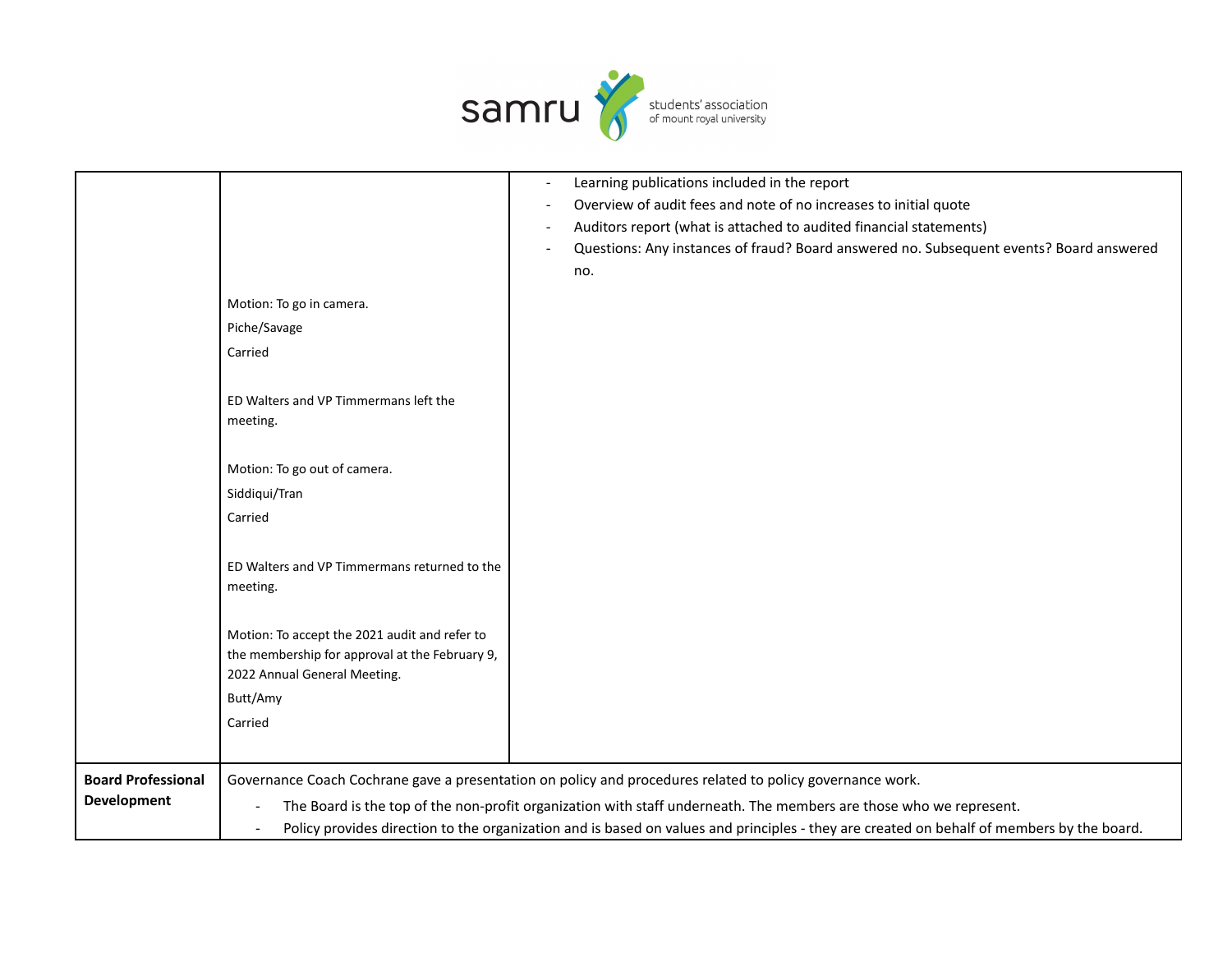

|               |                                                                      | Policies should be broad and visionary                                                                                                                                           |  |  |
|---------------|----------------------------------------------------------------------|----------------------------------------------------------------------------------------------------------------------------------------------------------------------------------|--|--|
|               |                                                                      | Policies should not exist in isolation of the actual work of the organization                                                                                                    |  |  |
|               |                                                                      | Procedures are the how-to of how policies are enacted - procedures belong to the executive director. The board needs to know they exist,                                         |  |  |
|               |                                                                      | but have handed responsibilities of completing them to the ED. They should be specific and detailed.                                                                             |  |  |
|               | $\overline{\phantom{a}}$                                             | Why have these: Policies are the declaration, procedures are how we are going to complete the work. The work is handed off to the ED and                                         |  |  |
|               |                                                                      | monitored by the board through regular reporting.                                                                                                                                |  |  |
|               |                                                                      | Policy and the ED: ED needs to be involved in the policy process and are the board's advisor on the day-to-day operations of the organization.                                   |  |  |
|               |                                                                      | They can help with drafting the policies and help to review the policies. The ED has to interpret policies and reports back to the board. The                                    |  |  |
|               |                                                                      | ED implements policies through procedures.                                                                                                                                       |  |  |
|               | Policy review should be recorded on the policy.                      |                                                                                                                                                                                  |  |  |
|               | Delete old policies and procedures                                   |                                                                                                                                                                                  |  |  |
|               |                                                                      | Ensure administrative support for the Board to review and monitor policies, and ensure administrative support for the ED to review the                                           |  |  |
|               | procedures. The Board needs to know that the records are being kept. |                                                                                                                                                                                  |  |  |
|               |                                                                      | Tips: use as many words as necessary - no more, no less. Use words and terms consistently. Definitions included for clarity. Avoid having                                        |  |  |
|               | unnecessary policy.                                                  |                                                                                                                                                                                  |  |  |
| 2022-23 SAMRU | <b>RESOLUTION 1: Move that the SAMRU</b>                             | ED Walters presented the 2022-23 SAMRU fees and noted that the motions need to pass by special                                                                                   |  |  |
| <b>Fees</b>   | membership fees be established for the                               | resolution (75% majority in favour).                                                                                                                                             |  |  |
|               | 2022/2023 academic year as follows:                                  |                                                                                                                                                                                  |  |  |
|               | The General & Operating fee<br>$\bullet$                             |                                                                                                                                                                                  |  |  |
|               | (G&O) be decreased to \$99.43 per                                    | Bylaws break down how fees are determined                                                                                                                                        |  |  |
|               | semester for full-time students                                      | We are in a fortunate position to offer a decrease of 5% of the general and operating fees.                                                                                      |  |  |
|               | and \$47.53 per semester for                                         | Capital campaign fee has a minor increase for part-time students and is based on CPI.                                                                                            |  |  |
|               | part-time students                                                   | The Reflector fee is approved by the Reflector board and is included in SAMRU's fee schedule<br>as a matter of formality in order for SAMRU to collect from MRU on their behalf. |  |  |
|               | The Capital Campaign fee (CCF) be                                    |                                                                                                                                                                                  |  |  |
|               | maintained at the \$40.00 per                                        |                                                                                                                                                                                  |  |  |
|               | semester fee cap for full-time                                       |                                                                                                                                                                                  |  |  |
|               | students and increased to \$23.43                                    |                                                                                                                                                                                  |  |  |
|               | per semester for part-time                                           |                                                                                                                                                                                  |  |  |
|               | students                                                             |                                                                                                                                                                                  |  |  |